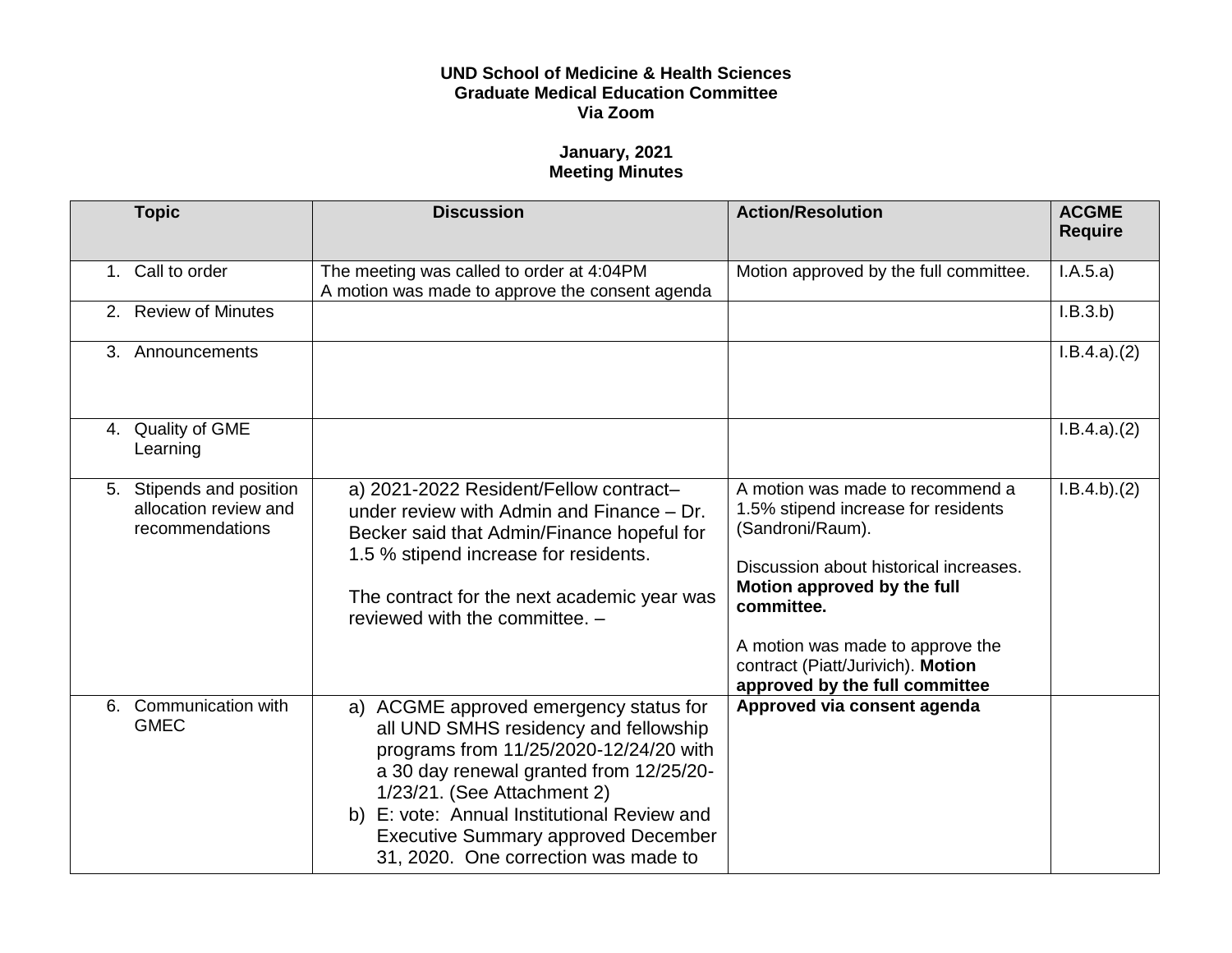|                                                                                                                                                                                 | the number of Psychiatry graduates<br>practicing out of state. Final AIR and<br><b>Executive Summary with correction (See</b><br>Attachments 3 and 4) was made and<br>forwarded to Judy Solberg to facilitate<br>submission to the State Board of Higher<br>Education.<br>c) Jennifer Fournier's last date of<br>employment was 1/5/2021. Please re-<br>direct any questions/work tasks that<br>would go to her to Kim Becker.                                                                                                                                                                                                                     | Approved via consent agenda                                                                                                                                         |             |
|---------------------------------------------------------------------------------------------------------------------------------------------------------------------------------|----------------------------------------------------------------------------------------------------------------------------------------------------------------------------------------------------------------------------------------------------------------------------------------------------------------------------------------------------------------------------------------------------------------------------------------------------------------------------------------------------------------------------------------------------------------------------------------------------------------------------------------------------|---------------------------------------------------------------------------------------------------------------------------------------------------------------------|-------------|
| 7. Resident duty hours                                                                                                                                                          | <b>MedHub Duty Hours Institutional</b><br>a)<br>Summary: September 2020-November<br>2020 (See Attachment 6)                                                                                                                                                                                                                                                                                                                                                                                                                                                                                                                                        | Approved via consent agenda                                                                                                                                         | III.B.5     |
| Curriculum and<br>8.<br>Evaluation                                                                                                                                              |                                                                                                                                                                                                                                                                                                                                                                                                                                                                                                                                                                                                                                                    |                                                                                                                                                                     | I.B.4.a)(4) |
| 9. Oversight of program<br>accreditation: Review<br>of accreditation<br>letters, monitoring of<br>action plans for<br>correction of citations<br>and areas of<br>noncompliance. | a) 11/20/20 ACGME LON Neurology (See<br>Attachment 5)<br>b) Monitoring of 5/26/20 ACGME LON<br>Family Medicine-Minot - Dr. Sandroni<br>(See Attachment 7) - Dr. Sandroni<br>reviewed updates for the Minot program.<br>Final Report out on Family Medicine-<br>$\mathsf{C}$<br><b>Minot Special Review Recommendations</b><br>- Dr. Sandroni (See Attachment 8) -- Dr.<br>Sandroni reviewed updates for the Minot<br>program. The special review was held<br>March 4, 2020. Dr. Sandroni provided a<br>written report.<br>Final Report out on Family Medicine-<br>d)<br><b>Williston RTT Special Review</b><br>Recommendations - Dr. Sandroni (See | Approved via consent agenda<br>Dr. Sandroni will come back next<br>quarter for an update.<br>This was Dr. Sandroni's final report out<br>on Special Review reports. | I.A.3.      |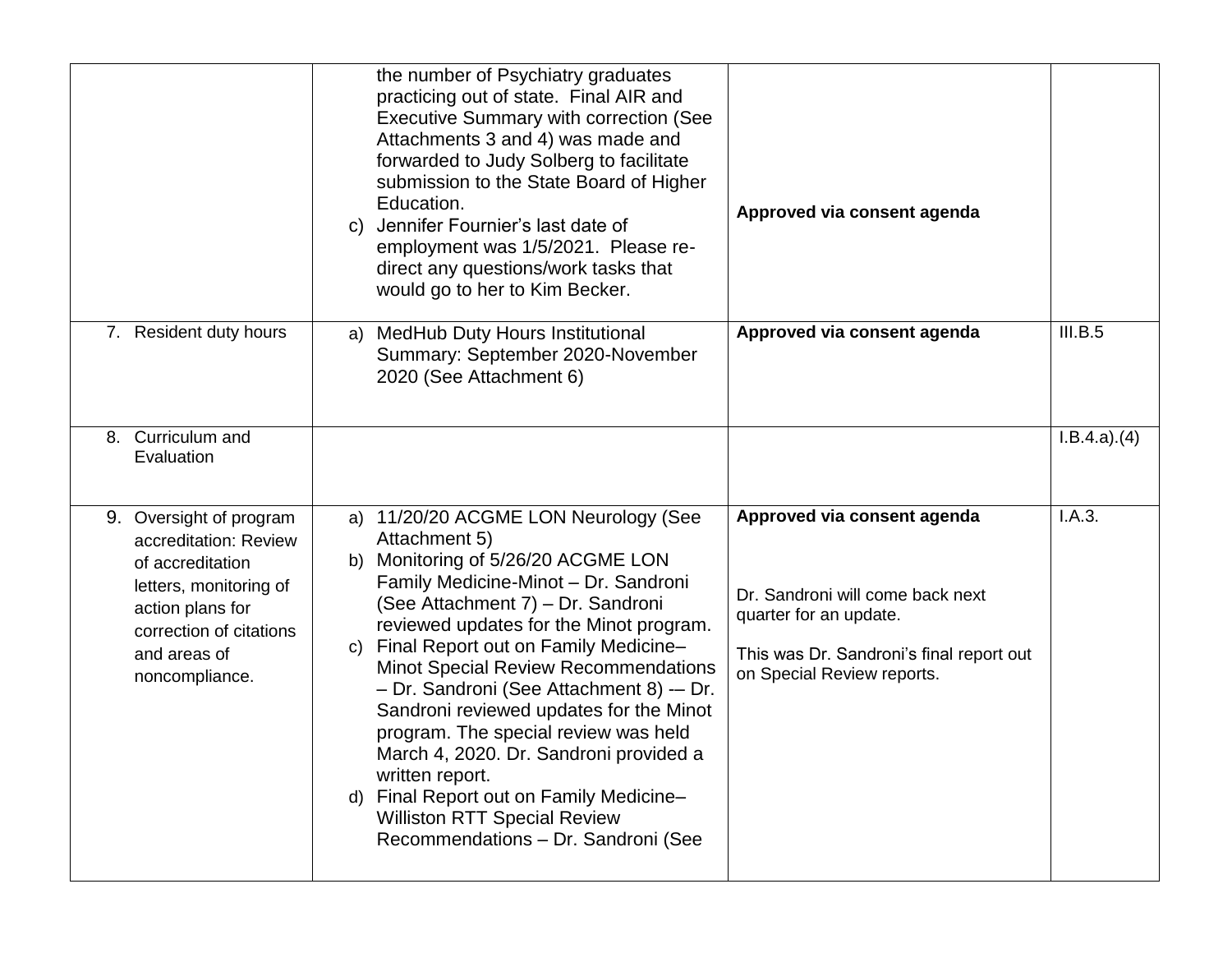| Attachment 9) A program action plan was          |                                      |  |
|--------------------------------------------------|--------------------------------------|--|
| reviewed by Dr. Sandroni.                        |                                      |  |
| <b>Monitoring of Fargo Family Medicine</b><br>e) |                                      |  |
| 4/13/20 ACGME LON - Dr. Myrmoe                   |                                      |  |
| (Report forthcoming)                             | Dr. Myrmoe will come back again in a |  |
| Dr. Myrmoe provided a verbal update to           | quarter for additional updates.      |  |
| the citations in LON.                            |                                      |  |
|                                                  |                                      |  |
| Updates included.                                |                                      |  |
| i) Duty hours – continued monitoring in          |                                      |  |
| Med Hub.                                         |                                      |  |
| ii) Call room – some concerns on OB              |                                      |  |
| floor currently under construction ETA           |                                      |  |
| 2 months.                                        |                                      |  |
| iii) Chief residents attend faculty mtg.         |                                      |  |
| iv) Supervision - standardized schedules         |                                      |  |
| w/precepting.                                    |                                      |  |
| v) Faculty w/ interest resident edu -            |                                      |  |
| Core faculty will attend journal club.           |                                      |  |
| vi) Core faculty 1 noon conference per           |                                      |  |
| month.                                           |                                      |  |
| vii) Encounters pts - challenge. Changes         |                                      |  |
|                                                  |                                      |  |
| implemented prior to Covid had us on             |                                      |  |
| track. Marketing and referrals. Direct           |                                      |  |
| observation to see faculty patients.             |                                      |  |
| Extension clinic at YWCA.                        |                                      |  |
| (1) Still some issues with filling clinic        |                                      |  |
| viii) Scholarly activity - QI counsel has        |                                      |  |
| started/ group projects.                         |                                      |  |
| ix) Scholarly activity - Dr. Parmar has          |                                      |  |
| been active and Dr. Parmar working               |                                      |  |
| on curriculum for point of care for              |                                      |  |
| ultrasound. Additional activities under          |                                      |  |
| review.                                          |                                      |  |
| x) Anonymous/Confidential evaluation -           |                                      |  |
| educate residents about # of                     |                                      |  |
| evaluations received prior to release            |                                      |  |
| of data.                                         |                                      |  |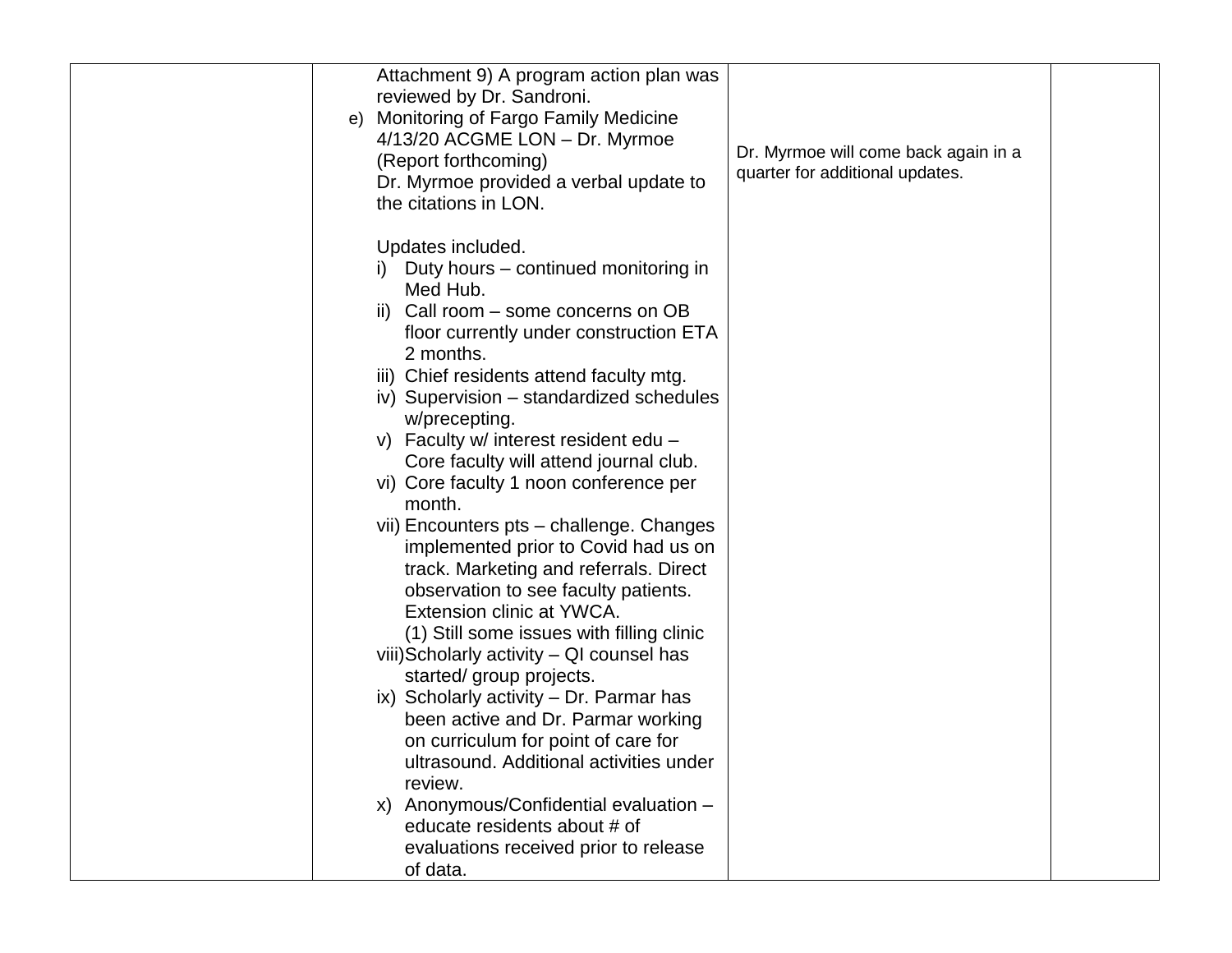|                                                  | xi) Clinical demands - improve<br>scheduling of clinic days<br>xii) Transition Care - AMA module<br>complete and algorithm distributed<br>with information for transition of care<br>and fatigue.                                                                                                                                                                                                                                                                         |             |
|--------------------------------------------------|---------------------------------------------------------------------------------------------------------------------------------------------------------------------------------------------------------------------------------------------------------------------------------------------------------------------------------------------------------------------------------------------------------------------------------------------------------------------------|-------------|
|                                                  | Dr. Raum discussed 1/2 day afternoon<br>conferences to elevate academics.                                                                                                                                                                                                                                                                                                                                                                                                 |             |
|                                                  | Dr. Myrmoe has also provided 1/2 day<br>conferences with different venues.                                                                                                                                                                                                                                                                                                                                                                                                |             |
| 10. Institutional<br>Accreditation               |                                                                                                                                                                                                                                                                                                                                                                                                                                                                           | I.B.4.b)(6) |
| 11. Annual Institutional<br>Review               |                                                                                                                                                                                                                                                                                                                                                                                                                                                                           |             |
| 12. Oversight of programs<br>changes             |                                                                                                                                                                                                                                                                                                                                                                                                                                                                           |             |
| 13. Establishment of<br>Policy and<br>Procedures | a) Unfinished Business: UND SMHS<br>Licensure and USMLE Steps 1, 2, 3,<br><b>COMLEX Series Policy-under review</b><br>with Legal<br>b) Unfinished Business: Review of UND<br><b>GMEC Social Media Policy and</b><br>discussion regarding training of<br>residents/fellows (See Attachment 10) -<br>Dr. Becker reviewed the policy and<br>reminded all of the policy. GME would<br>like some sort of training on social media<br>policy and to be aware of those policy at | I.B.4.b)(1) |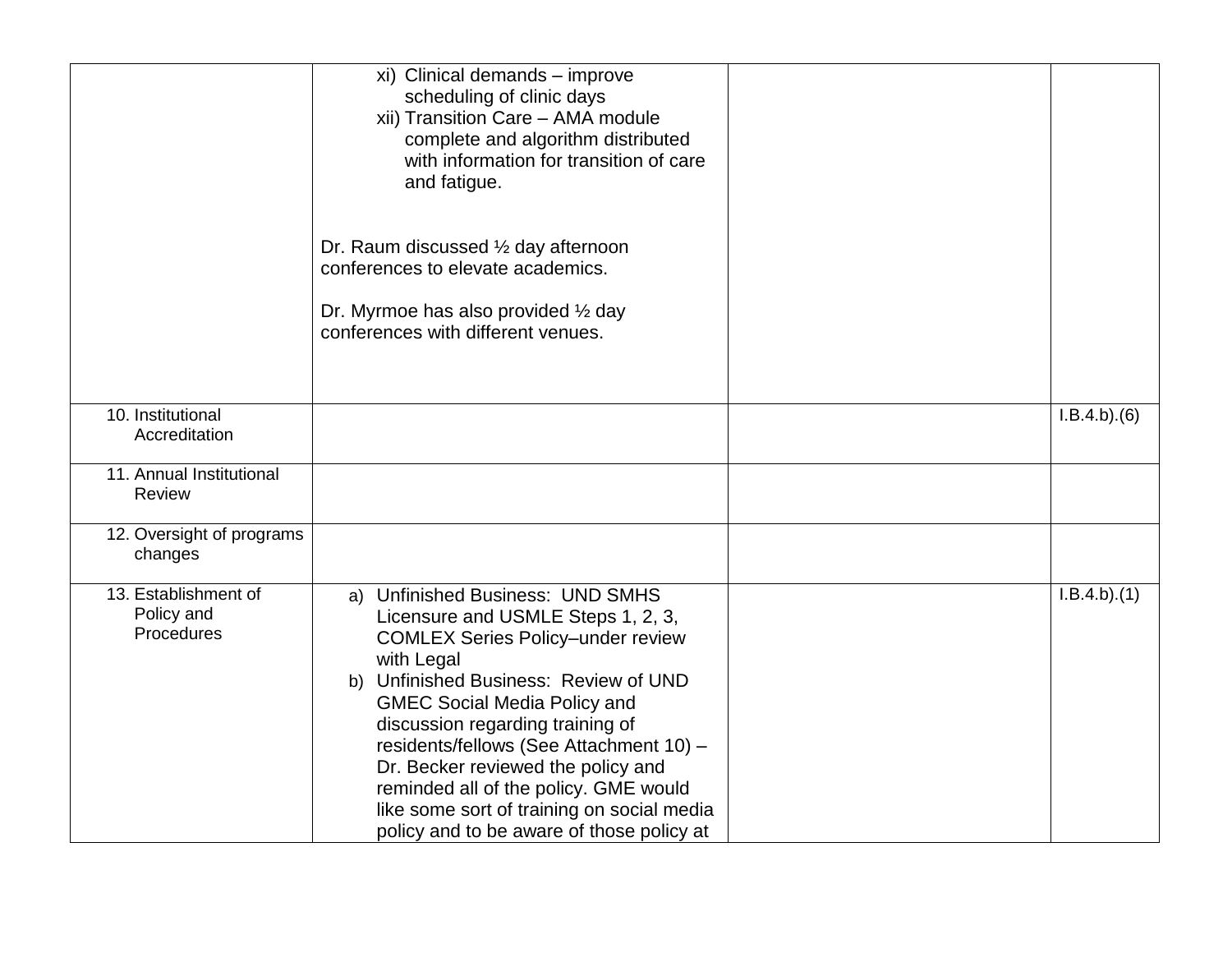|                                                | the hospital sites. Consider PDs review<br>this policy with residents.<br>Comments related:<br>• Myrmoe - Great idea. Possibly<br>more than residents need this.<br>• Sandroni – violations of this can<br>elevate quickly. Good idea.<br>Olson – Core faculty can also<br>review.<br><b>AFMRD - Dr. Myrmoe will ask if any</b><br>colleagues have created that we can build<br>on.<br>Dr. Myrmoe will follow-up with Dr. Becker.<br>c) Unfinished Business: Review of UND<br><b>Consensual Relationships Policy (See</b><br>Attachment 11) - Notice sent to all<br>residents and fellows on 9/8/20 - Policy<br>reviewed with committee. Residents<br>agree to this in their contract. Meant to<br>protect the resident vs be punitive.<br>d) Unfinished Business: Revising Concerns<br>and Complaints Process related to LCME<br>requirements (See Attachment 12) -<br>Deferred. |                    |
|------------------------------------------------|-----------------------------------------------------------------------------------------------------------------------------------------------------------------------------------------------------------------------------------------------------------------------------------------------------------------------------------------------------------------------------------------------------------------------------------------------------------------------------------------------------------------------------------------------------------------------------------------------------------------------------------------------------------------------------------------------------------------------------------------------------------------------------------------------------------------------------------------------------------------------------------|--------------------|
| 14. Oversight of<br>reductions and<br>closures |                                                                                                                                                                                                                                                                                                                                                                                                                                                                                                                                                                                                                                                                                                                                                                                                                                                                                   | IV.N.              |
| 15. Vendor interactions                        |                                                                                                                                                                                                                                                                                                                                                                                                                                                                                                                                                                                                                                                                                                                                                                                                                                                                                   | $\overline{IV}$ .K |
| Adjournment                                    |                                                                                                                                                                                                                                                                                                                                                                                                                                                                                                                                                                                                                                                                                                                                                                                                                                                                                   |                    |
| Future meeting<br>schedules                    | 2020-2021 Academic Year Meeting dates VIA<br><b>ZOOM</b><br>4:00-5:00PM GMEC                                                                                                                                                                                                                                                                                                                                                                                                                                                                                                                                                                                                                                                                                                                                                                                                      |                    |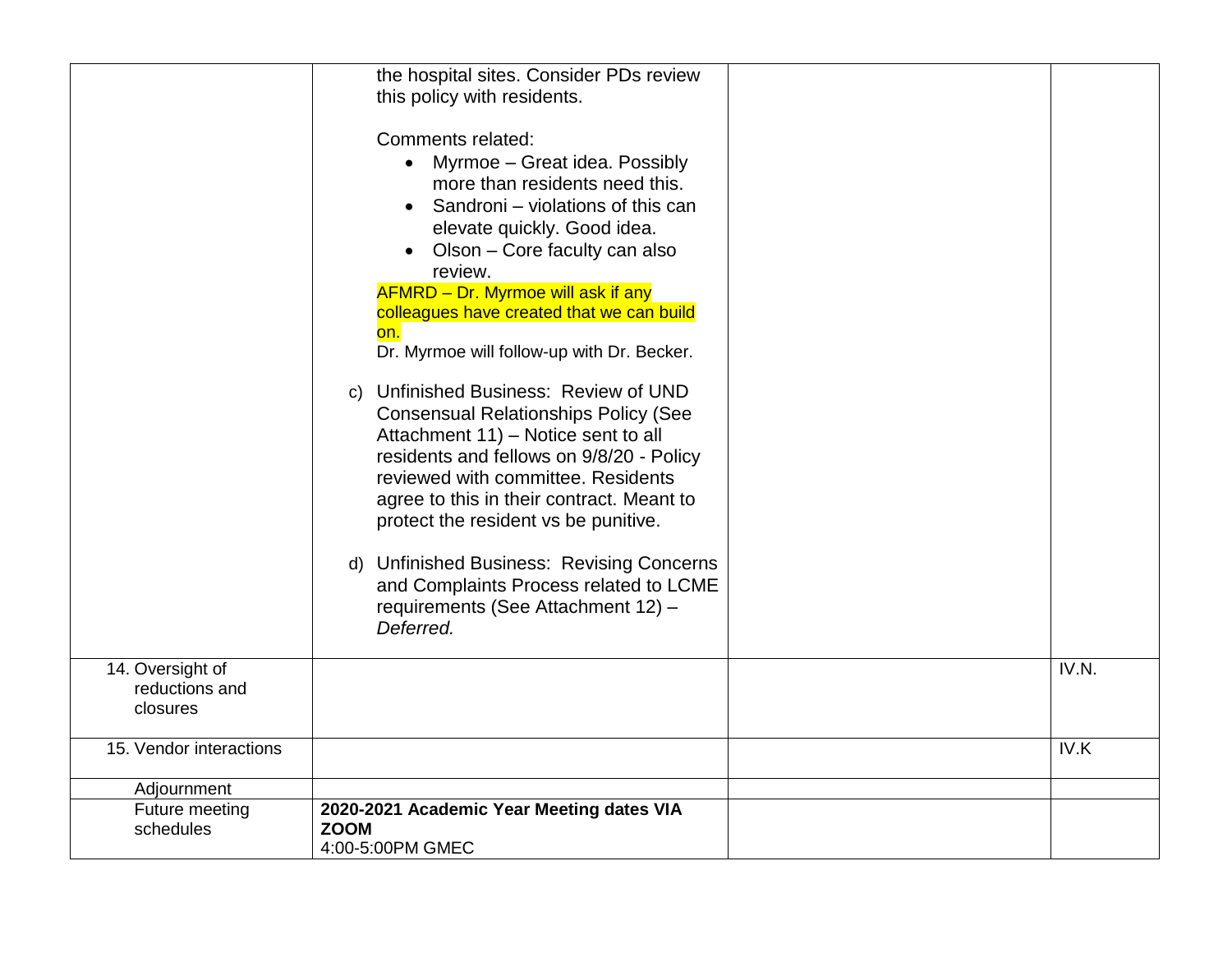| 5:00-5:30PM Institutional Resident Forum<br>(Residents ONLY)                                                                                                                      |  |
|-----------------------------------------------------------------------------------------------------------------------------------------------------------------------------------|--|
| November 10, 2020-no meeting<br>December 8, 2020-no meeting<br>January 12, 2021<br>February 9, 2021<br>March 9, 2021-no meeting<br>April 13, 2021<br>May 11, 2021<br>June 8, 2021 |  |

Minutes taken by Kristi Hofer, GME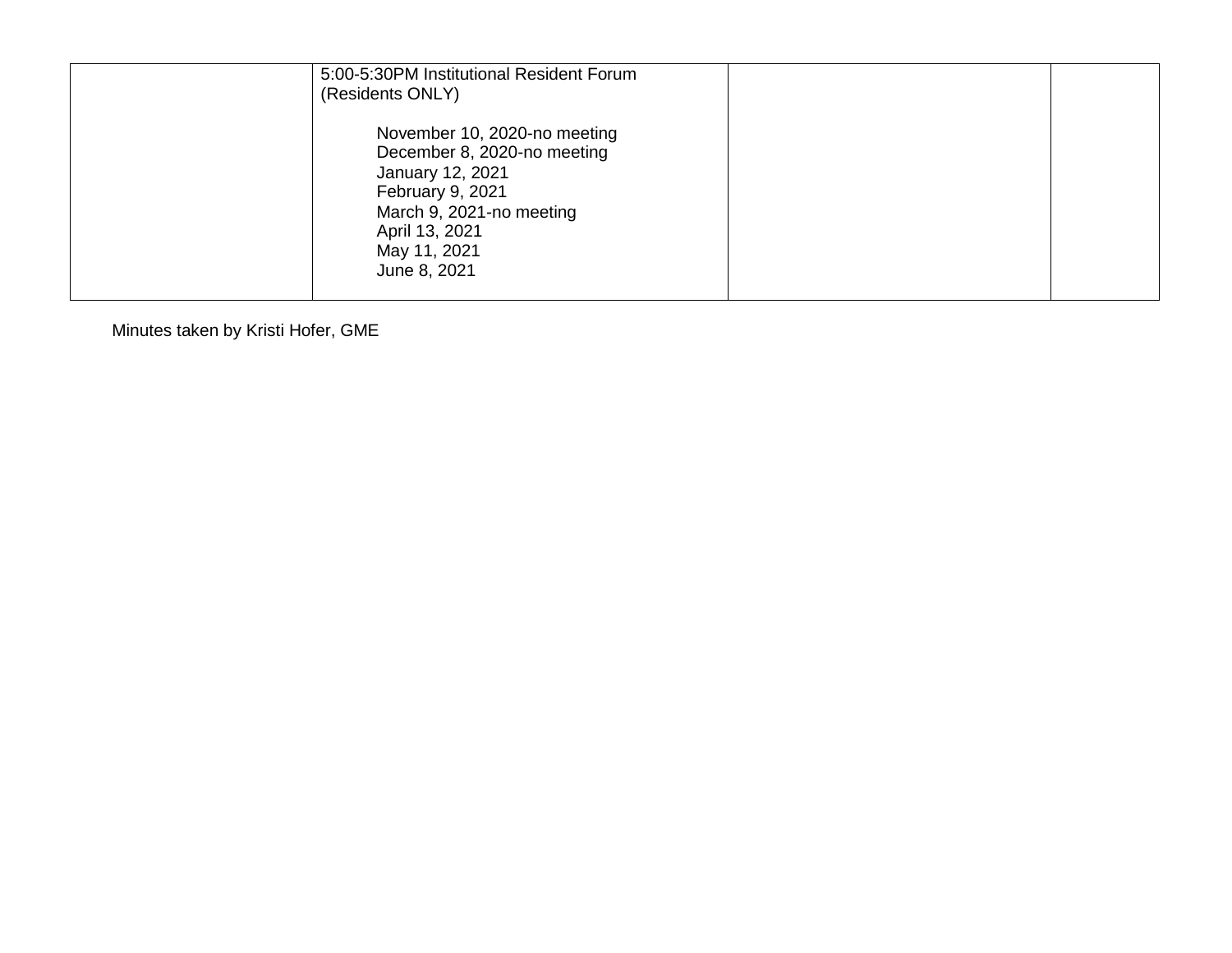| <b>Voting Members - Fargo/or Grand Forks sites</b> |                                                         | <b>JUL</b> | <b>AUG</b>                | <b>SEP</b> | <b>OCT</b>                | <b>NOV</b> | DEC | <b>JAN</b>                | <b>FEB</b> | <b>MAR</b> | <b>APR</b> | <b>MAY</b> | <b>JUN</b> |
|----------------------------------------------------|---------------------------------------------------------|------------|---------------------------|------------|---------------------------|------------|-----|---------------------------|------------|------------|------------|------------|------------|
| Kim Becker, DIO                                    | <b>DIO</b>                                              |            | $\mathsf{X}$              | X          | X                         |            |     | $\overline{X}$            |            |            |            |            |            |
| David Theige, MD                                   | Quality<br>Improvement/Safety<br><b>Officer Sanford</b> |            |                           | X          |                           |            |     |                           |            |            |            |            |            |
| Jennifer Raum, MD, IM                              | Program Director                                        |            | $\mathsf X$               |            | X                         |            |     | $\sf X$                   |            |            |            |            |            |
| Robert Olson, MD, Psych                            | Program Director                                        |            | X                         | X          | X                         |            |     | X                         |            |            |            |            |            |
| Neville Alberto, MD, TY Year                       | Program Director                                        |            | X                         | X          | X                         |            |     | $\mathsf{X}$              |            |            |            |            |            |
| Stefan Johnson, MD, Surgery                        | <b>Program Director</b>                                 |            |                           |            | X                         |            |     | X                         |            |            |            |            |            |
| Jason Myrmoe, MD, Family Med-Fargo                 | Program Director                                        |            |                           | Χ          | Χ                         |            |     | $\boldsymbol{\mathsf{X}}$ |            |            |            |            |            |
| <b>Bruce Piatt, MD, Orthopedics</b>                | Program Director                                        |            |                           | Χ          | X                         |            |     | X                         |            |            |            |            |            |
| Donald Jurivich, MD, Geriatrics<br>Fellowship      | Program Director                                        |            |                           | X          |                           |            |     | $\overline{X}$            |            |            |            |            |            |
| Sadiah Khan, MD, MD, Psych                         | Resident member                                         |            |                           |            | X                         |            |     | X                         |            |            |            |            |            |
| Jennifer Twing, MD, Psych                          | Alternate representative                                |            |                           |            |                           |            |     |                           |            |            |            |            |            |
| Jessie Bjella, MD, R1, TY Year                     | Resident member                                         |            | X                         | X          |                           |            |     |                           |            |            |            |            |            |
| Zachary Hemann, MD, R1, TY Year                    | <b>Alternate Resident</b><br>member                     |            |                           |            |                           |            |     | $\mathsf{X}$              |            |            |            |            |            |
| Spencer Campbell, MD, R3, IM                       | Resident member                                         |            | $\boldsymbol{\mathsf{X}}$ | X          | X                         |            |     | $\mathsf{X}$              |            |            |            |            |            |
| Umama Zareen, MD, R2, IM                           | <b>Alternate Resident</b><br>member                     |            | $\times$                  |            |                           |            |     |                           |            |            |            |            |            |
| Dustin Nowotny, MD, R4, Surgery                    | Resident member                                         |            | X                         |            |                           |            |     | $\overline{X}$            |            |            |            |            |            |
| Max Hansen, MD, R4, Surgery                        | Alternate Resident<br>member                            |            |                           |            |                           |            |     |                           |            |            |            |            |            |
| Michael Seaman, MD, Fmed Fargo                     | Resident member                                         |            | X                         |            |                           |            |     |                           |            |            |            |            |            |
| Katrina Foster, MD, Fmed Fargo                     | Alternate Resident<br>member                            |            |                           |            |                           |            |     |                           |            |            |            |            |            |
| Carol Johnson, MD, Geriatrics                      | <b>Geriatrics fellow</b>                                |            |                           |            |                           |            |     |                           |            |            |            |            |            |
| Anjandeep Hara, MD, Geriatrics                     | <b>Alternate Geriatrics</b><br>fellow                   |            |                           |            |                           |            |     |                           |            |            |            |            |            |
| Rucker Staggers, MD, MD,<br><b>Orthopedics</b>     | Resident member                                         |            | X                         | X          |                           |            |     |                           |            |            |            |            |            |
| Julia Matera, MD, Orthopedics                      | <b>Alternate Resident</b><br>member                     |            |                           |            | X                         |            |     |                           |            |            |            |            |            |
| <b>Voting Members - Minot</b>                      |                                                         |            |                           |            |                           |            |     |                           |            |            |            |            |            |
| Peter Sandroni, MD, FM                             | Program Director                                        |            | $\overline{X}$            |            | X                         |            |     | $\overline{X}$            |            |            |            |            |            |
|                                                    |                                                         |            |                           |            |                           |            |     |                           |            |            |            |            |            |
| Sohaib Hussaini, MD, R2, FM                        | Resident member                                         |            | $\mathsf X$               | X          | $\boldsymbol{\mathsf{X}}$ |            |     |                           |            |            |            |            |            |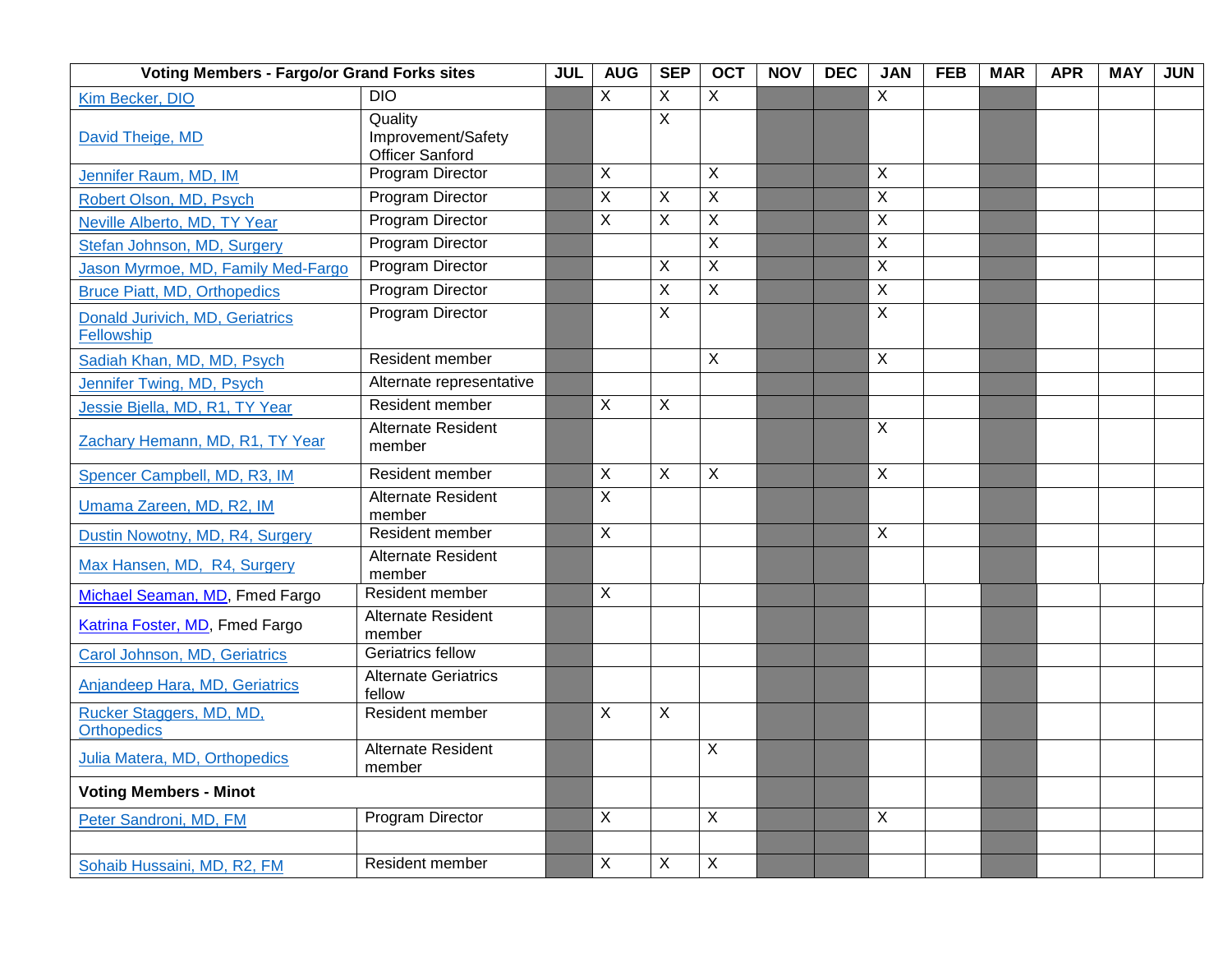| Priya Vora, MD, R1, FM                              | <b>Alternate Resident</b><br>member                            |            | $\overline{\mathsf{X}}$ |                |                |            |            |                     |            |            |            |            |            |
|-----------------------------------------------------|----------------------------------------------------------------|------------|-------------------------|----------------|----------------|------------|------------|---------------------|------------|------------|------------|------------|------------|
| <b>Voting Members - Williston</b>                   |                                                                |            |                         |                |                |            |            |                     |            |            |            |            |            |
| Peter Sandroni, MD, FM                              | Program Director                                               |            | $\sf X$                 | X              | $\mathsf{X}$   |            |            |                     |            |            |            |            |            |
| Afaq Shariff, MD, R3 FM                             | Resident member                                                |            |                         |                |                |            |            | $\mathsf{X}$        |            |            |            |            |            |
| Amit Babra, MD, R2, FM                              | <b>Alternate Resident</b><br>member                            |            |                         |                |                |            |            | $\overline{X}$      |            |            |            |            |            |
| <b>Voting Members - Bismarck</b>                    |                                                                |            |                         |                |                |            |            |                     |            |            |            |            |            |
| Jeff Hostetter, MD, FM                              | Program Director                                               |            | $\overline{X}$          |                | $\mathsf X$    |            |            |                     |            |            |            |            |            |
| Nicole Careen, MD, R3, FM                           | Resident member                                                |            | $\overline{X}$          |                | $\overline{X}$ |            |            | $\overline{X}$      |            |            |            |            |            |
| Travis Anderson, MD, R3, FM                         | Alternate Resident<br>member                                   |            | $\overline{X}$          | X              | $\mathsf{X}$   |            |            | $\overline{X}$      |            |            |            |            |            |
| <b>Voting Members - Hettinger</b>                   |                                                                |            |                         |                |                |            |            |                     |            |            |            |            |            |
| Jeff Hostetter, MD, FM                              | <b>Program Director</b>                                        |            |                         | X              | X              |            |            |                     |            |            |            |            |            |
| Janak Patel, MD, FM                                 | Resident representative                                        |            |                         | $\mathsf{x}$   |                |            |            | $\overline{X}$      |            |            |            |            |            |
| Michael Luckow, MD, FM                              | Alternate Resident<br>member                                   |            |                         |                |                |            |            |                     |            |            |            |            |            |
| <b>Advisory Members</b>                             |                                                                | <b>JUL</b> | <b>AUG</b>              | <b>SEP</b>     | <b>OCT</b>     | <b>NOV</b> | <b>DEC</b> | <b>JAN</b>          | <b>FEB</b> | <b>MAR</b> | <b>APR</b> | <b>MAY</b> | <b>JUN</b> |
|                                                     |                                                                |            |                         |                |                |            |            |                     |            |            |            |            |            |
| * (Assoc/Asst PD become voting when PD is Absent)   |                                                                |            |                         |                |                |            |            |                     |            |            |            |            |            |
| Marc Basson, MD, PhD, MBA                           | Senior Assoc. Dean of<br>Medicine & Research                   |            | $\overline{X}$          | $\overline{X}$ | $\overline{X}$ |            |            | $\overline{X}$      |            |            |            |            |            |
| Robert Sticca, MD, Surgery                          | Assoc. Program<br>Director* (Fargo)                            |            |                         |                |                |            |            |                     |            |            |            |            |            |
| Cathy Houle, MD, FM                                 | <b>Site Director Hettinger</b>                                 |            |                         |                |                |            |            | $\overline{X}$      |            |            |            |            |            |
| James Roerig, Pharm.D., Psych                       | Assistant PD, Clerkship<br>Director*                           |            |                         |                |                |            |            |                     |            |            |            |            |            |
| <b>Hailey Schepp, MPA</b>                           | Sanford Health<br>representative                               |            | X                       | $\overline{X}$ |                |            |            | $\overline{X}$      |            |            |            |            |            |
| Paul Mariani, MD, VA Medical Center                 | <b>Designated Educational</b><br>Official VA GMEC<br>Appointee |            |                         |                |                |            |            |                     |            |            |            |            |            |
| Curtis Small, MD, Site Director, FM<br><b>Rural</b> | CHI St. Alexius Health,<br><b>Williston GMEC</b><br>Appointee  |            |                         | $\mathsf{x}$   | $\mathsf{X}$   |            |            | $\overline{X}$      |            |            |            |            |            |
| Angie Flesberg, Surgery                             | Program Coordinator<br>(Fargo)<br>Manager and Clerkship        |            | $\overline{X}$<br>X     | X              | X              |            |            | $\overline{X}$<br>X |            |            |            |            |            |